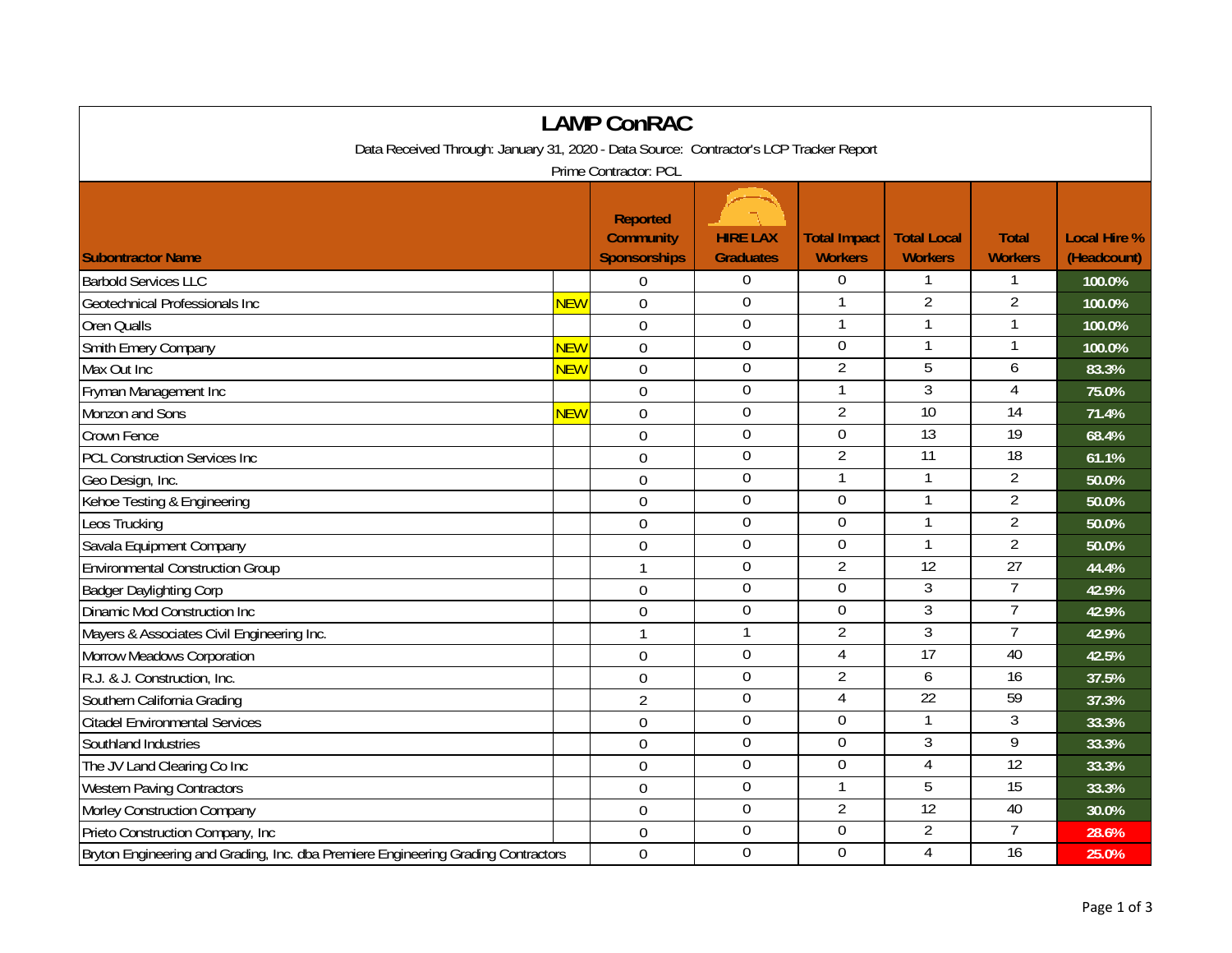| <b>LAMP ConRAC</b>                                                                     |            |                                                            |                                     |                                       |                                      |                                |                                    |  |
|----------------------------------------------------------------------------------------|------------|------------------------------------------------------------|-------------------------------------|---------------------------------------|--------------------------------------|--------------------------------|------------------------------------|--|
| Data Received Through: January 31, 2020 - Data Source: Contractor's LCP Tracker Report |            |                                                            |                                     |                                       |                                      |                                |                                    |  |
| Prime Contractor: PCL                                                                  |            |                                                            |                                     |                                       |                                      |                                |                                    |  |
| <b>Subontractor Name</b>                                                               |            | <b>Reported</b><br><b>Community</b><br><b>Sponsorships</b> | <b>HIRE LAX</b><br><b>Graduates</b> | <b>Total Impact</b><br><b>Workers</b> | <b>Total Local</b><br><b>Workers</b> | <b>Total</b><br><b>Workers</b> | <b>Local Hire %</b><br>(Headcount) |  |
| Cascade Drilling                                                                       |            | 0                                                          | $\mathbf 0$                         | $\boldsymbol{0}$                      |                                      | 4                              | 25.0%                              |  |
| <b>Griffith Company</b>                                                                |            | $\overline{0}$                                             | $\overline{0}$                      | $\mathbf{1}$                          | $\overline{2}$                       | 10                             | 20.0%                              |  |
| Commodity Trucking                                                                     |            | $\mathbf 0$                                                | $\mathbf 0$                         |                                       | 1                                    | 6                              | 16.7%                              |  |
| Bali Constructon, Inc.                                                                 |            | $\overline{0}$                                             | $\overline{0}$                      | $\mathbf{1}$                          | $\overline{2}$                       | 18                             | 11.1%                              |  |
| 2R Drilling, Inc.                                                                      |            | $\theta$                                                   | $\mathbf 0$                         | $\overline{0}$                        | $\overline{0}$                       | 3                              | 0.0%                               |  |
| Belshire Environmental Services Inc                                                    |            | $\mathbf 0$                                                | $\overline{0}$                      | $\boldsymbol{0}$                      | $\boldsymbol{0}$                     | $\mathbf{1}$                   | 0.0%                               |  |
| Bernell R Payton                                                                       |            | $\mathbf 0$                                                | $\boldsymbol{0}$                    | $\boldsymbol{0}$                      | $\boldsymbol{0}$                     | 1                              | 0.0%                               |  |
| Cattrac Construction Inc                                                               |            | $\overline{0}$                                             | $\mathbf 0$                         | $\mathbf 0$                           | $\mathbf 0$                          | $\mathbf{1}$                   | 0.0%                               |  |
| <b>CMZ</b> Excavation Inc                                                              | <b>NEW</b> | $\mathbf 0$                                                | $\boldsymbol{0}$                    | $\boldsymbol{0}$                      | $\boldsymbol{0}$                     | $\overline{2}$                 | 0.0%                               |  |
| Coast Surveying, Inc.                                                                  |            | $\overline{0}$                                             | $\mathbf 0$                         | $\overline{0}$                        | $\overline{0}$                       | 8                              | 0.0%                               |  |
| Connor Concrete Cutting and Coring                                                     |            | $\mathbf 0$                                                | $\Omega$                            | $\overline{0}$                        | $\Omega$                             | $\mathbf{1}$                   | 0.0%                               |  |
| David L Addision Inc dba Addison Equipment Rental                                      |            | $\overline{0}$                                             | $\mathbf 0$                         | $\overline{0}$                        | $\mathbf 0$                          | $\overline{2}$                 | 0.0%                               |  |
| <b>Fastrack Rentals Inc</b>                                                            |            | $\mathbf 0$                                                | $\mathbf 0$                         | $\mathbf 0$                           | $\mathbf 0$                          | $\mathbf{1}$                   | 0.0%                               |  |
| <b>Garrett Construction</b>                                                            |            | $\mathbf 0$                                                | $\boldsymbol{0}$                    | $\mathbf 0$                           | $\boldsymbol{0}$                     | $\mathfrak{Z}$                 | 0.0%                               |  |
| Gonsalvez & Santucci dba Conco Pumping                                                 |            | $\overline{0}$                                             | $\mathbf 0$                         | $\mathbf 0$                           | $\overline{0}$                       | $\overline{2}$                 | 0.0%                               |  |
| <b>Greg Searcy Trucking</b>                                                            |            | $\mathbf 0$                                                | $\mathbf 0$                         | $\mathbf 0$                           | $\mathbf 0$                          | $\mathbf{1}$                   | 0.0%                               |  |
| Lukkes Striping Inc                                                                    |            | $\overline{0}$                                             | $\mathbf 0$                         | $\mathbf 0$                           | $\mathbf 0$                          | $\mathfrak{Z}$                 | 0.0%                               |  |
| Newman Backhoe Service Inc                                                             | <b>NEW</b> | $\mathbf 0$                                                | $\mathbf 0$                         | $\overline{0}$                        | $\mathbf 0$                          | $\mathbf{1}$                   | 0.0%                               |  |
| Nold's Equipment                                                                       |            | $\mathbf 0$                                                | $\mathbf 0$                         | $\mathbf 0$                           | $\mathbf 0$                          | 1                              | 0.0%                               |  |
| Pavement Recycling Systems                                                             |            | $\mathbf 0$                                                | $\boldsymbol{0}$                    | $\boldsymbol{0}$                      | $\mathbf 0$                          |                                | 0.0%                               |  |
| Penhall Company                                                                        |            | $\overline{0}$                                             | $\mathbf 0$                         | $\mathbf 0$                           | $\mathbf 0$                          | 3                              | 0.0%                               |  |
| RMA Group                                                                              |            | $\mathbf 0$                                                | $\boldsymbol{0}$                    | $\overline{0}$                        | $\boldsymbol{0}$                     | 5                              | 0.0%                               |  |
| <b>TD Trucking</b>                                                                     |            | $\overline{0}$                                             | $\mathbf 0$                         | $\mathbf 0$                           | $\mathbf 0$                          | $\mathbf{1}$                   | 0.0%                               |  |
| <b>Traxx Construction Inc</b>                                                          | <b>NEW</b> | $\mathbf 0$                                                | $\overline{0}$                      | $\overline{0}$                        | $\overline{0}$                       | 1                              | 0.0%                               |  |
| United Rigger & Ererctors                                                              |            | $\mathbf 0$                                                | $\mathbf 0$                         | $\mathbf 0$                           | $\mathbf 0$                          | $\overline{2}$                 | 0.0%                               |  |
| Vance Corporation                                                                      |            | $\overline{0}$                                             | $\mathbf 0$                         | $\mathbf 0$                           | $\mathbf 0$                          | $\overline{3}$                 | 0.0%                               |  |
|                                                                                        |            | 4                                                          | 1                                   | 30                                    | 154                                  | 424                            | 36.3%                              |  |